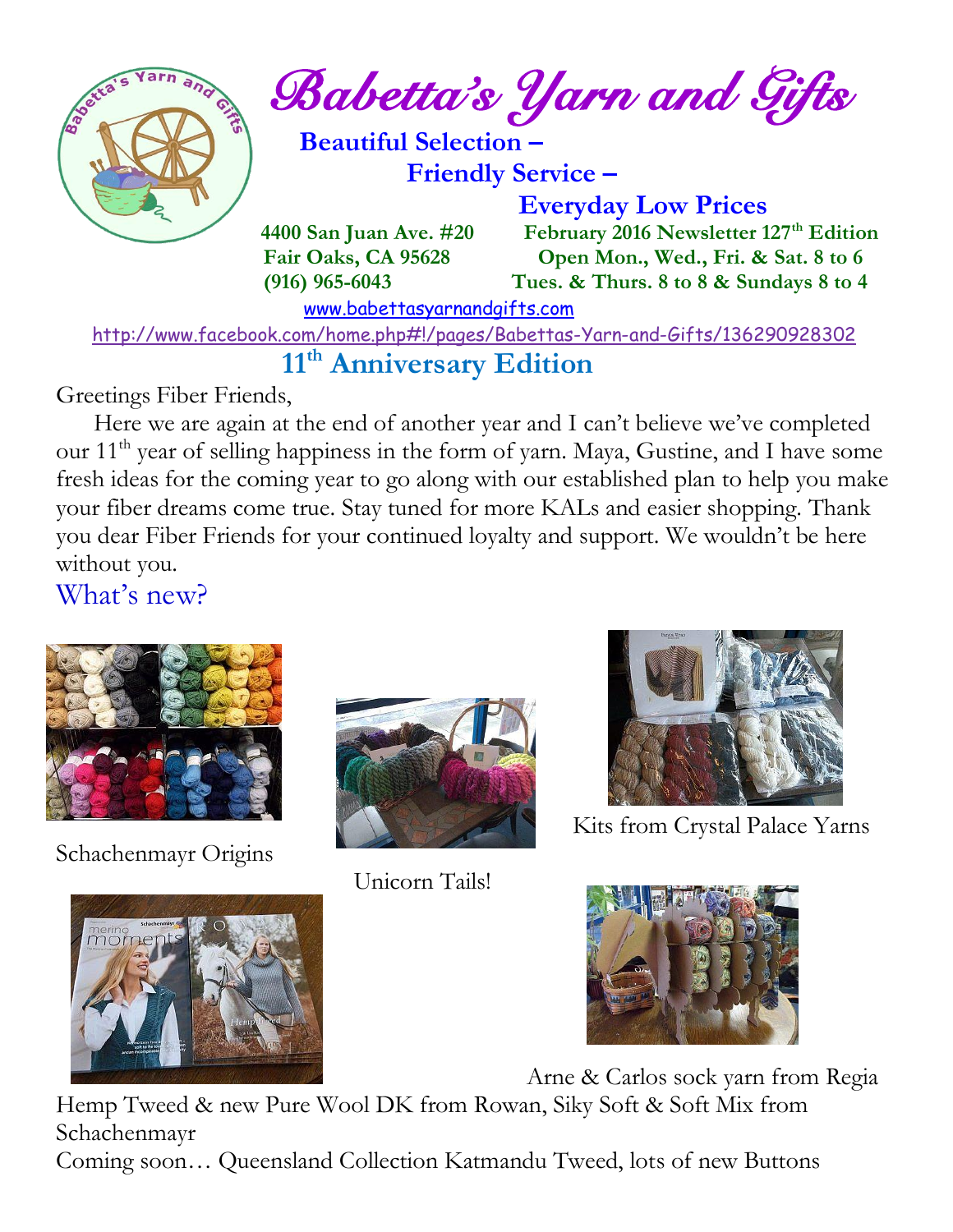# **Babetta's Yarn and Gifts opened Feb. 1, 2005**

 **Come celebrate our 11th Anniversary January 30th from 10am to 4pm Refreshments & Prizes 10% off all regularly priced items. Coupon and free gift with minimum \$11 purchase. No returns on discounted items.**

 **Now that the Holidays are over and we've gotten through the reorganization of the New Year, it's time to do some KALs**



#### **Pfeilraupe KAL with Maya**

Learn about short rows and adding beads to your knitting in this unique design that can be worn several ways. Dates: Feb. 6 & 20 Time: 1:30pm to 3:30pm Registration: \$40 Materials sold separately Coupon for 10% off materials with sign-up Pattern is free on Ravelry **<http://www.ravelry.com/patterns/library/pfeilraupe>**

**Learn all about lace knitting with our expert Gustine** Reading charts, grafting, and fixing your mistakes as you work through this **Lace Sampler Scarf**  Pattern free with sign-up You'll get 10% off materials Dates : March 8, 15, 22, 29, & April 12 Time: 6:30pm to 8pm Registration \$70

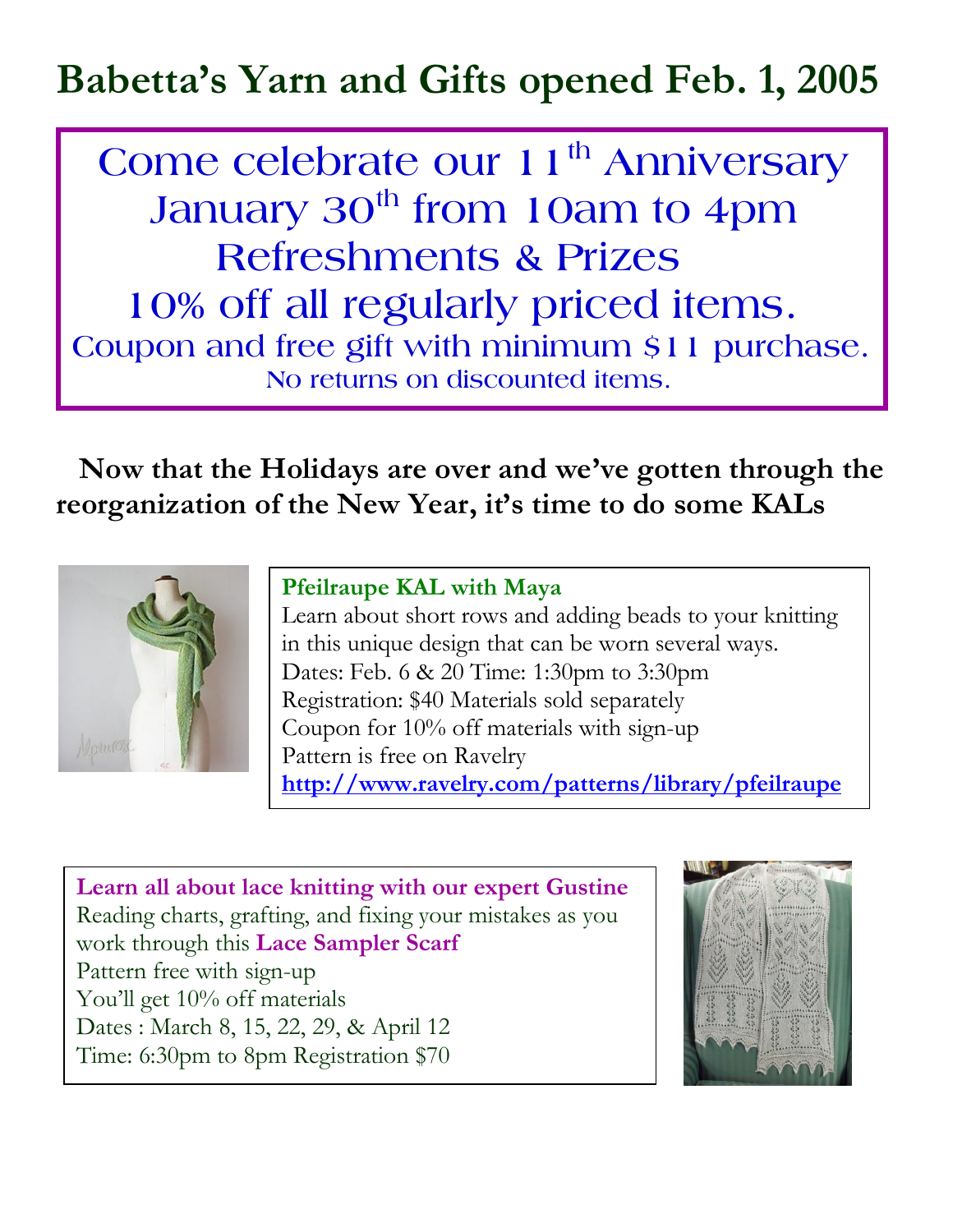

**Beaumont Tam KAL with Gustine** Dates: Feb. 9 & 16 Time: 6pm to 8pm Registration: \$40 Coupon for 10% off with sign-up. Pattern can be purchased through Ravelry or at Babetta's [http://www.ravelry.com/patterns/library/bea](http://www.ravelry.com/patterns/library/beaumont-tam) [umont-tam](http://www.ravelry.com/patterns/library/beaumont-tam)



## **Classes for Feb. 2016 at Babetta's 916-965-6043**

 *In our project classes you can learn to knit anything from scarves to socks to felted purses to lace shawls to hats to sweaters. Pick your project and join in the fun. Our knitters inspire each other to try new things by sharing ideas and showing off their latest creation. Sign up for one of our classes and you will receive a coupon for 10% off.*

 **Pre-registration is required as class sizes are limited. Please choose your dates carefully. Because of scheduling conflicts and complications, make-up classes will only be allowed under special circumstances and individual consideration.**

### **Tuesdays Feb. 2, 9 & 16**

Knitting Projecht 10am – 11:30am fee \$50 Knitting Project 6pm – 7:30pm fee \$50

**Wednesdays Feb. 3, 10 & 17** Knitting Project 1pm – 2:30pm fee \$50 Knitting Project 3:30pm- 5pm fee \$50

### **Thursday Feb. 4, 11 & 18**

Knitting Project 6pm – 7:30pm fee \$50 Knitting Project 10am – 11:30am fee \$50 **Saturdays Feb. 6, 13 & 20** Knitting Project 4pm – 5:30pm fee \$50.

### **Charity Knitting Group**

#### **Private Lessons**

Knitting or Crochet \$20 an hour Group Knitting or Crochet Private lessons \$15 an hour per person. Spinning or weaving \$25 an hour Group rates are \$20 an hour per person. 50% deposit required when scheduling. Cancellations with less than 24 hour notice will forfeit deposit with exceptions for emergencies. Other cancellations can be transferred to rescheduled lessons or store credit.

 How would you like to do some charity knitting/crocheting with a lovely group of people? **"The Purls of Fair Oaks"** meets the second Thursday and fourth Wed. of every month from 10am to noon here at **Babetta's.** This wonderful group of knitters makes newborn hats for local hospitals as well as other local charity groups. If you'd like to come join the group there's always room for more. This month's dates are Jan. 27, Feb. 10, & 24. If you'd like to drop off any knitted or crocheted donation items you can do that at any time and I will pass them on.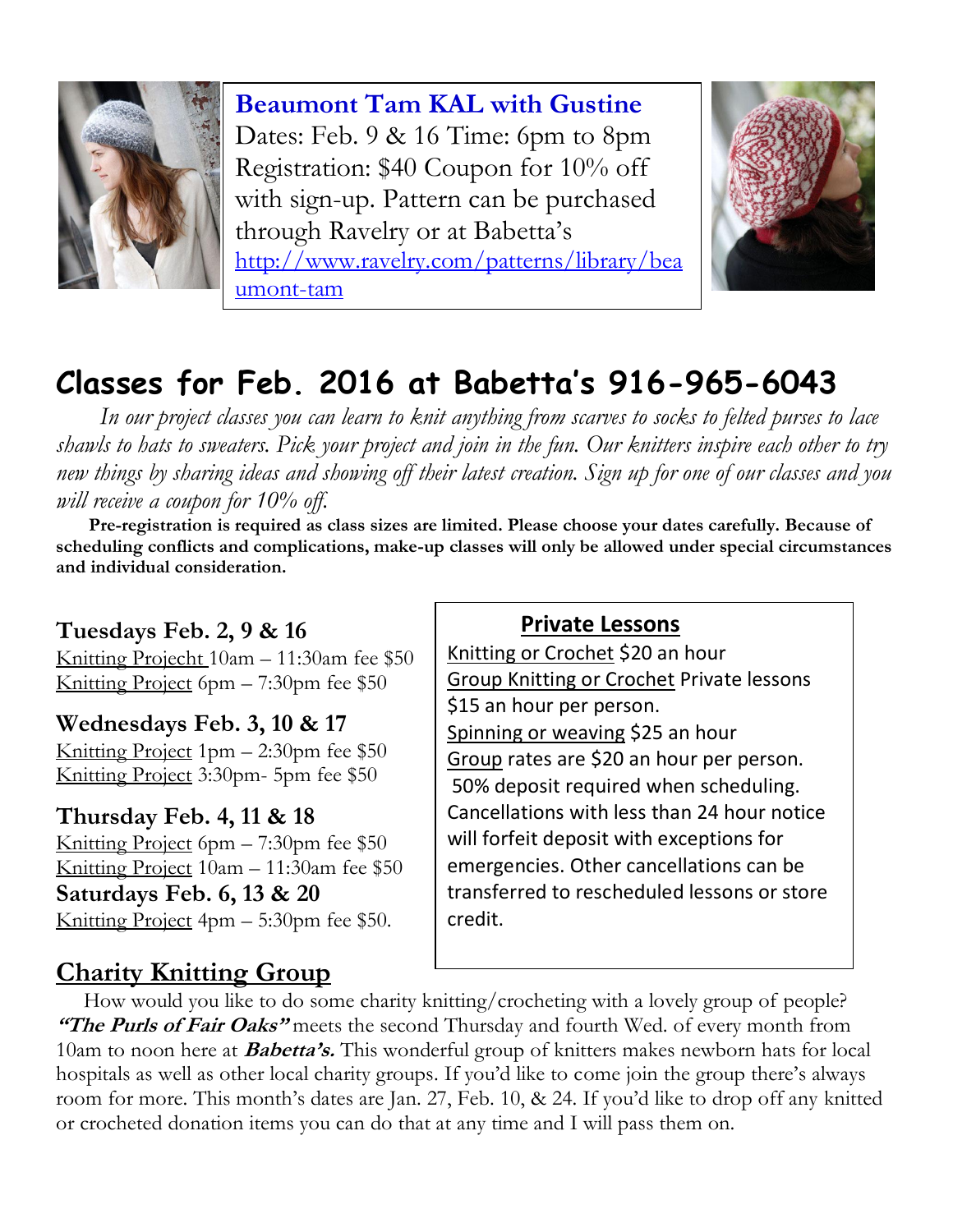Upcoming fiber events… Folsom Quilt and Fiber Guild 31<sup>st</sup> Annual Show January 29-31 <http://www.folsomquilt.org/styled-8/styled-22/index.html>

Stitches West in Santa Clara Feb. 18 to 21 <http://www.knittinguniverse.com/West2016>

 Don't forget about our ongoing **"Food Drive"** Bring a non-perishable food item on your next visit and you'll be entered to win a \$25 Babetta's Gift certificate. Drawing takes place the last day of every month. These items are distributed in our own community to those in need.

# **Free patterns for February 2016**

## **Larksfoot Track Crochet Scarf**

Finished size  $6.5$ " x  $50$ "

Materials: size F hook, 1 skein HPKY Superwash Fingering weight 510 yards or any fingering weight

<https://www.youtube.com/watch?v=rT8tnFqW6n8>

I borrowed this stitch from the Crochet Crowd. The video is great and you'll see that it can be used for any yarn and any width based on repeats of 6 sts. In my scarf I chained 39 and then followed the formula used.